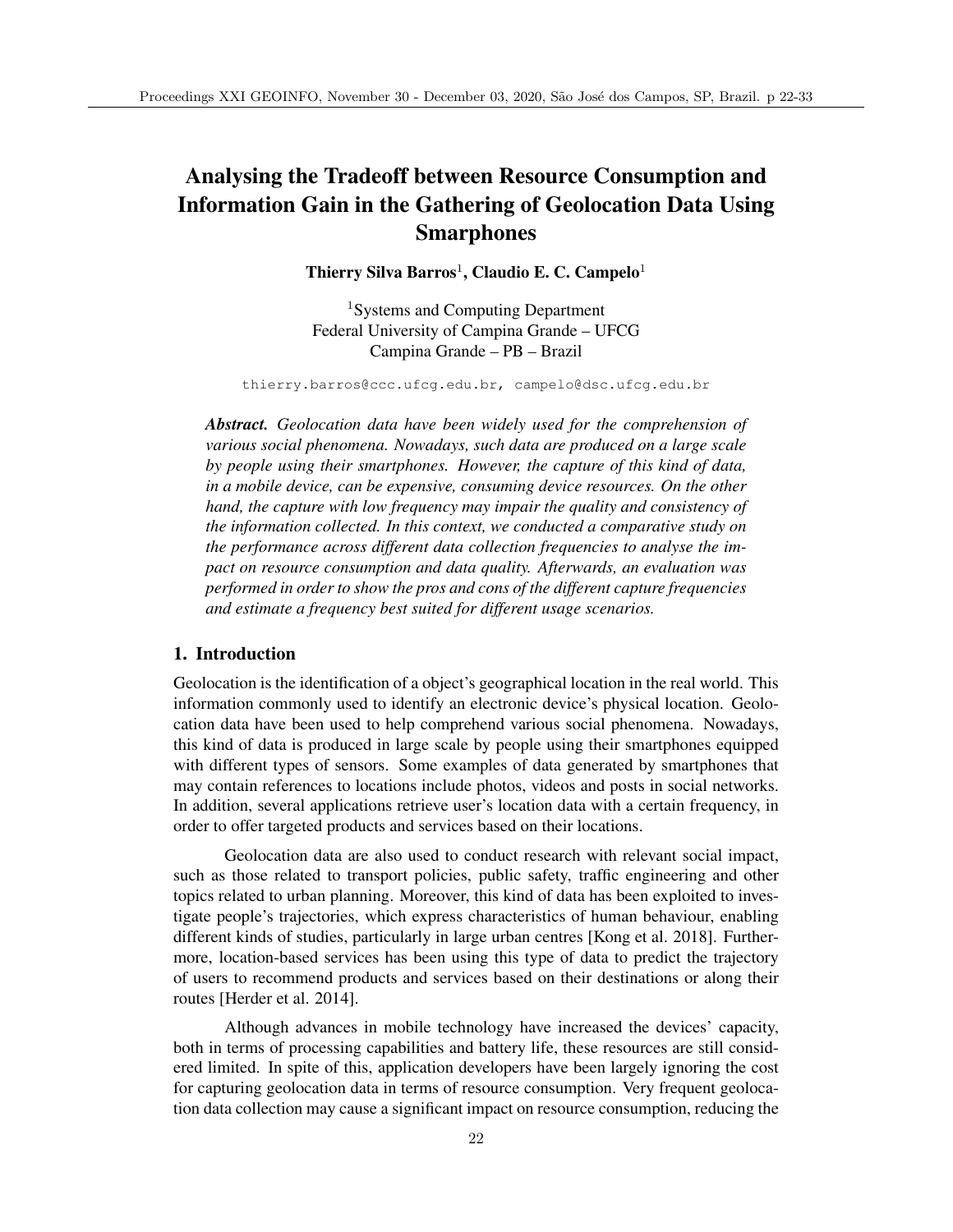devices' performance and providing bad experience for applications' users. On the other hand, low frequency captures may cause loss of crucial data. Consequently, information derived from these data may become inaccurate or uncertain. A deeper understanding of this tradeoff may help developers to minimise resource consumption while maintaining levels information granularity that do not impair their analysis.

For instance, a recommender system that captures geolocated data with 60-second frequency may lose crucial information about the user's locomotion occurred within this time interval, consequently offering services and information which may not be useful, frustrating the customers. On the other hand, an application with high collection frequency can considerably drain the battery of the user's device, or slow it down. Deciding the appropriate collection frequency is not a trivial task, since it is necessary to analyse the impact for the application's user and also the impact on the quality of information that may be derived from the data. Generally, arbitrary values are assigned by developers, without theoretical or experimental foundations.

Thus, in this work, we conducted a comparative study to observe the pros and cons of choosing different frequencies of data collection, in terms of effectiveness and efficiency. For this study, we developed an android application capable of collecting geolocation data along with other sensor data from smartphones. Ten volunteers were recruited to participate in the experiment, over a period of 4 weeks, using the application for 5 consecutive days (weekdays) for each collection frequency. At the end of each day, data about the consumption of smartphones' resources were collected from the volunteers. We then analysed different collection frequencies and compared them based on the consumption of smartphones' resources and the loss of information derived for different application scenarios. In this paper, we also discuss whether the choice of frequency has a significant impact on these two variables and whether specific frequencies appear to be more suitable for certain contexts.

The analysis of the tradeoff between information gain and collection efficiency was guided based on the use of data by geolocation analysis algorithms. The main algorithm used was the Dynamic Time Warping [Vaughan and Gabrys 2016], an algorithm used for comparison and alignment of two time series, which is commonly used in geolocation surveys to compare the similarity between trajectories. We also implemented a variation of the DBSCAN algorithm (Density-based Spatial Clustering of Applications with Noise) [Luo et al. 2017], targeted to identify stop regions in trajectory analysis problems.

The rest of this paper is structured as follows. In Section 2, we discuss the research methodology proposed in this work. Then, in Section 3, we present the obtained results. Finally, Section 4 concludes the paper and points to future work.

# 2. Methodology

This section describes the methodology adopted to analyse the tradeoff between different geolocalised data collection frequencies and information quality derived from these data.

## 2.1. Defined indicators

To enable the analysis of the proposed tradeoff, we first defined a set of indicators related to the resources consumption and the quality of produced information. The three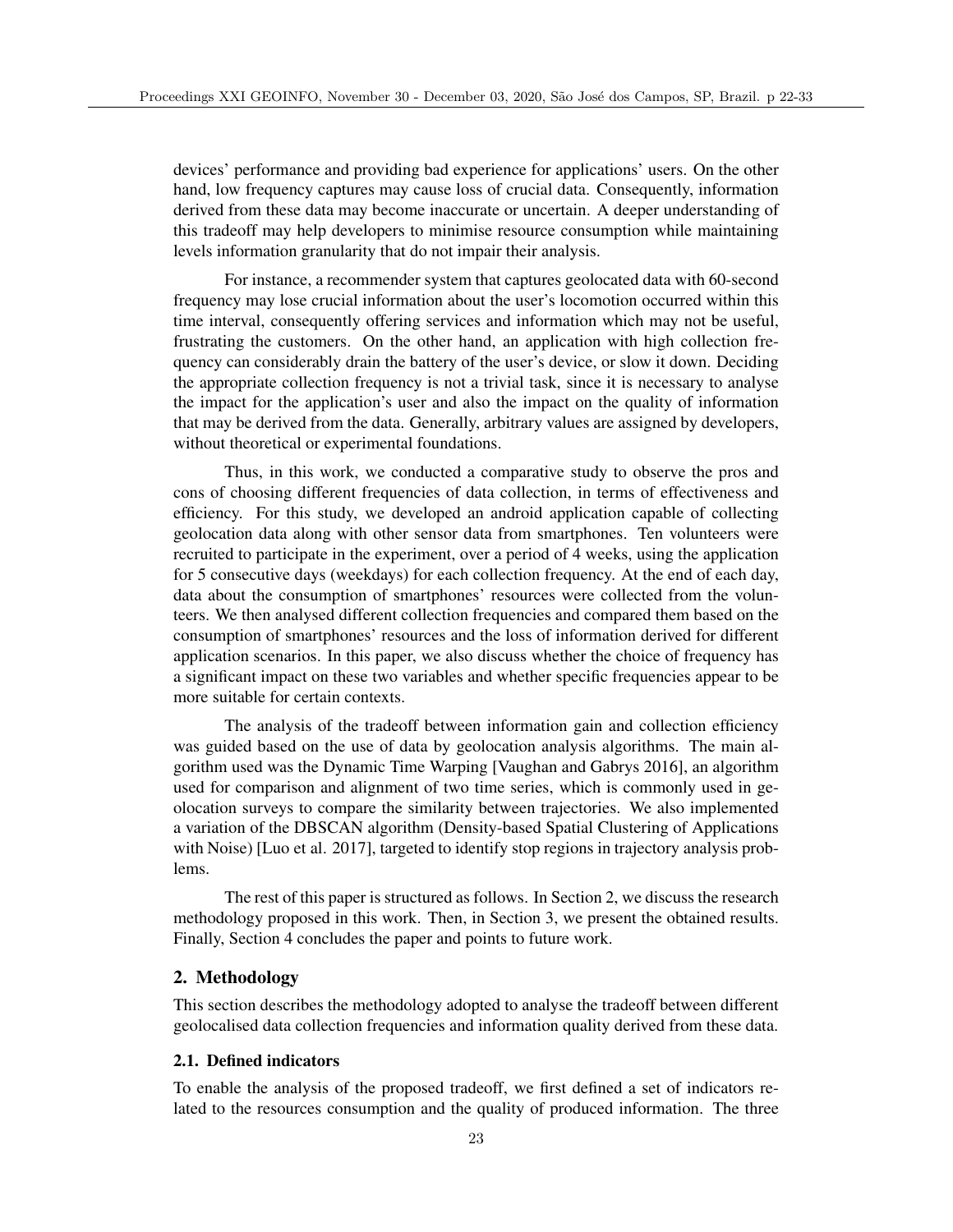indicators related to resource consumption are:

Battery Consumption: This indicator refers to the power consumption of the geolocation gathering application on the participant's device. Modern smartphones provide information on battery consumption by different applications, that is, the amount of battery spent by a certain application (not skewed by the use of other applications on the smartphone). The high battery consumption is one of the main resistance factors for using applications that capture geolocation data, thus we consider this a crucial indicator to be analysed.

RAM Memory Consumption: This indicator refers to the total memory allocated by location gathering application on the participant's device. High RAM consumption may impact the smartphone performance, decreasing the device's responsiveness and generating user discomfort. For this reason, we also consider this a very relevant aspect to be observed.

Amount of data transmitted: This indicator refers to the amount of data sent by the application to a cloud server over the network. High data transmission rates can directly impact the monetary amount paid by the users with internet packages (specially in non-developed countries), reducing their interest for the app. Hence, this is also a decisive indicator to be investigated.

Apart from the privacy concerns, we believe those indicators represent the main factors that make people avoid using apps that activate the GPS sensor very frequently. Moreover, relevant researches with the aim of tracking people's location have been conducted using considerably reduced databases [El Faouzi et al. 2011, Zheng 2015, Parent et al. 2013], and related issues have been reported regarding the volunteers' engagement.

We also defined two indicators to assess the quality of the information produced from the geolocation data: trajectories inferred from raw data (i.e., routes taken by the users); and stop regions, which are places within the users' trajectories where they stayed for a certain time (these places also include places of origin and destination). The latter is more related to the semantic aspects of the trajectory [Xiang et al. 2016] and is of high interest by both industry and academy, since it can be used to infer other relevant information, such as: types of places; human activities; points of interest; among others. This information, in turn, can be used to perform different kinds of analyses, such as those related to urban mobility patterns and trajectory prediction [Feng and Zhu 2016, Mazimpaka and Timpf 2016, Kong et al. 2018].

Additionally, we defined indicators based on the data collected from other smartphone's sensors: ambient lighting; proximity between the user and the smartphone; screen locked / unlocked; and audio status (i.e., normal, muted or in silence mode). From that data, we could estimate, for example, how accurate would be the information of whether the place the user is located is well lit. This kind of information can be considerably impacted by the granularity of geolocation data, since the light level normally changes as the users change their location.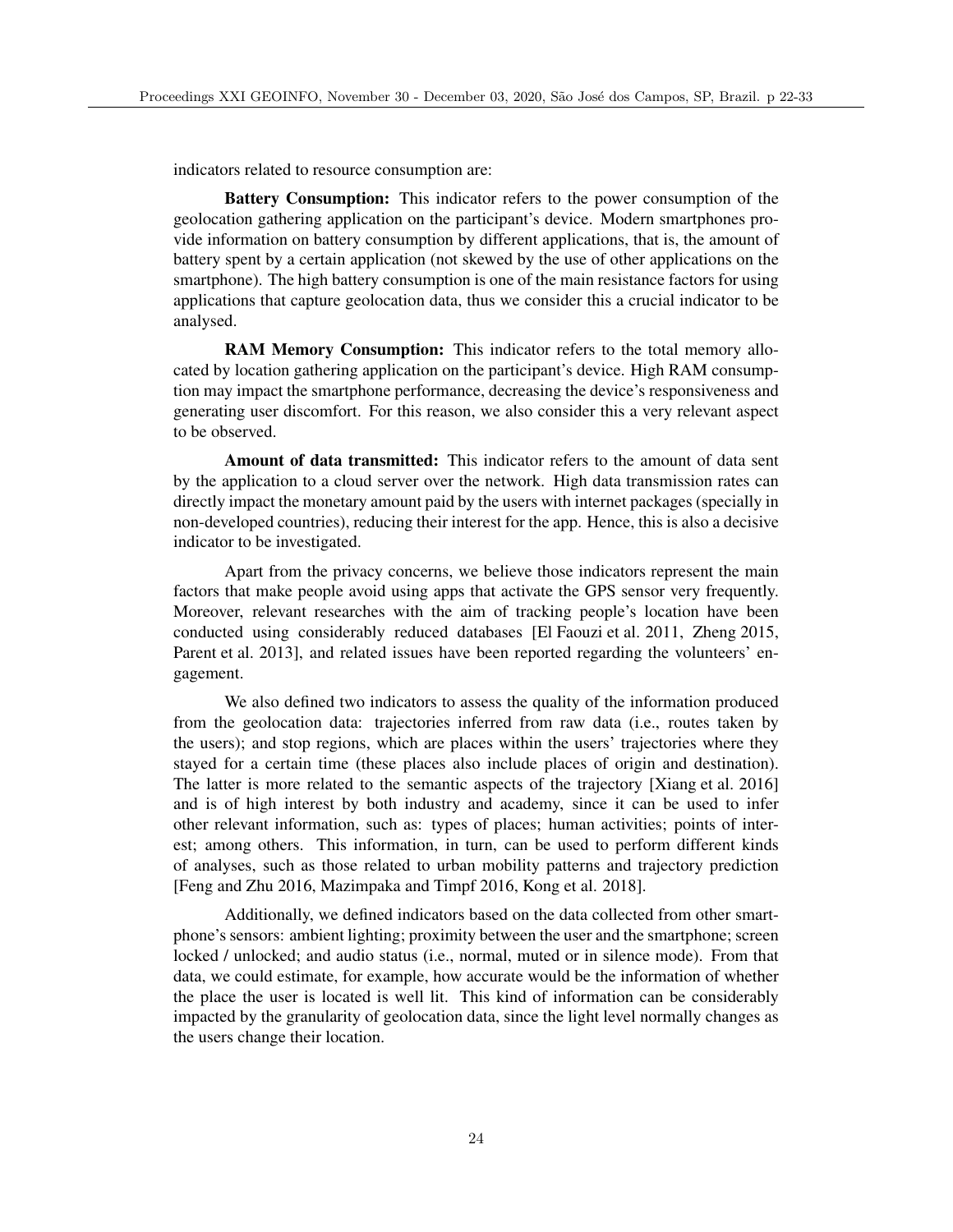## 2.2. Data capture strategy

To carry out this study, we used a mobile application developed in the research laboratory [Barros T. 2019], which can capture both geolocation data and smartphone sensors data. The research was divided into three stages. The first stage consisted in capturing the devices' resource consumption and geolocation data. To carry out these tasks, we count with the participation of 10 volunteers recruited by the researchers. The participants were subjected to a observational study where they installed the application on their device for data collection over a period of 20 days. The types of transportation used by the volunteers to move around the city were vehicles or buses.

Apart from the geolocation data, we collected data about the consumption of smartphones' resources at 4 different data collection frequencies: 15, 30, 60 and 120 seconds. Each frequency was observed for a period of 5 consecutive days, so that we estimate with greater precision the confidence interval of resource consumption of each collection frequency. The data about resource consumption was collected manually, since the application does not have functionalities for collecting consumption data in a automatic way. At the end of each day, the volunteers informed, through a messaging application, the data consumption of each resource.

Before starting the data acquisition phase, all volunteers were trained on how to obtain data from smartphone resources consumption and how to format the daily report. At the end of the first stage, four datasets were produced, one for each frequency collection, containing geolocation data at each different frequency, and 3 dataframes, one for each resource, containing data about the consumption of each resource by frequency.

## 2.3. Information generation

The second stage consisted in generating information from captured data. To generate information on resource consumption, confidence intervals for each resource are calculated by collection frequency. This estimate was used for verifying whether there is a significant difference in relation to resource consumption among the different collection frequencies. In order to calculate the confidence interval of each frequency, we first calculated the average values of the 5 days for each user; then, using this, the sample standard deviation could be calculated, and thus obtaining the confidence intervals.

In regard to the analysis of geolocation information, it should be noted that the contexts are different in each of the 4 datasets, that is, the participants visited different places and performed different trajectories in each of the 5-day periods. Thus, it is not possible to carry out an adequate comparative analysis between them. For example, we intend to carry out analysis in terms of the loss of geolocation information, such as the accuracy of the trajectory produced from a set of geographic coordinates. Thus, this requires to compare the same trajectory produced from coordinates collected at different frequencies, and consequently it becomes necessary to keep the same spatial context (i.e., to use spatial data produced in the same period of time).

To address this issue, we produced datasets of 30-, 45- and 60-second frequencies by temporally aggregating the data from the 15-second frequency dataset, which was built in the first 5 days of the data collection phase. By applying this methodology, we ensured that all 4 datasets have the same spatial context. The procedure consisted in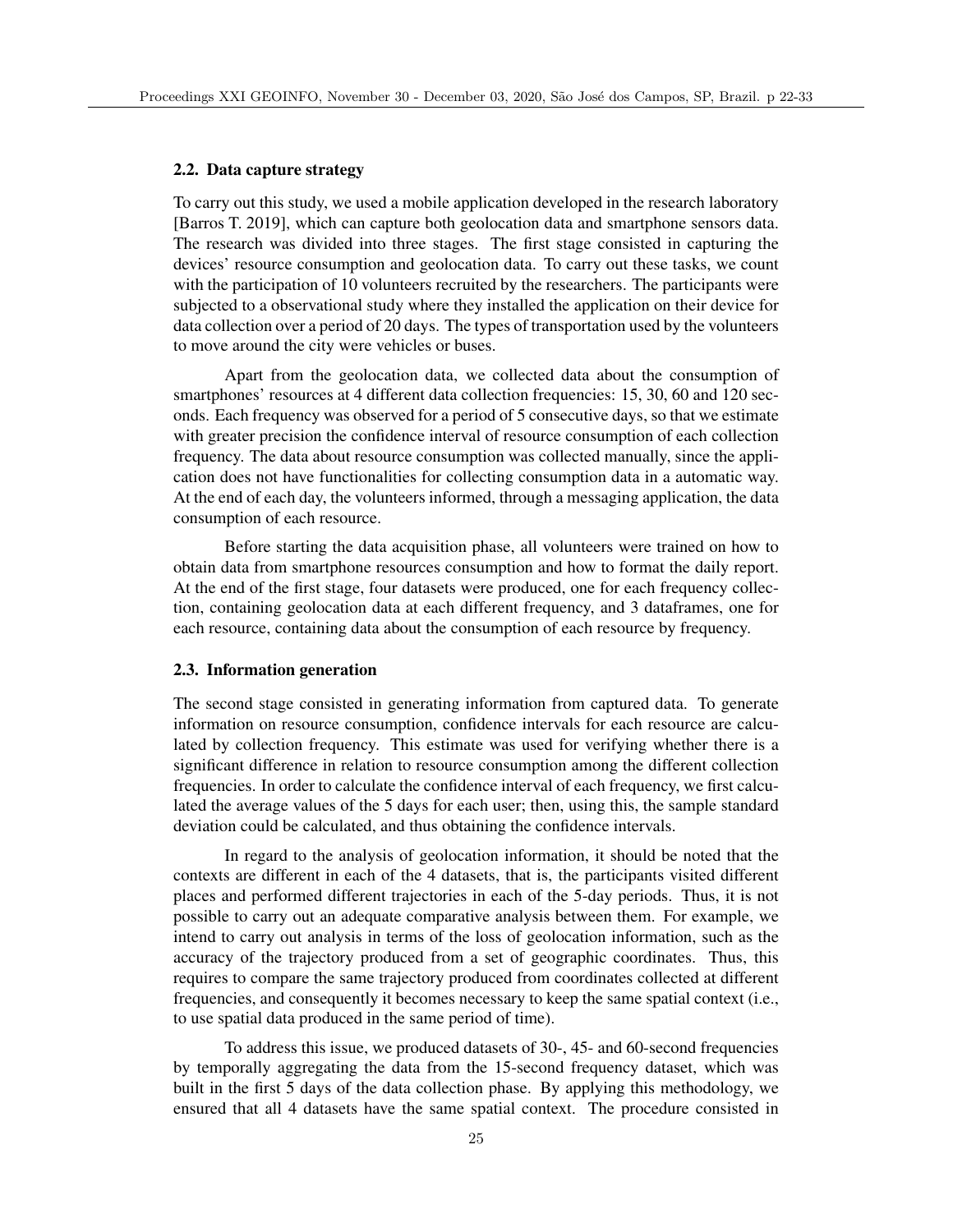removing values from the original dataset. For example, to generate a dataset of 30 second frequency from 15-second frequency dataset, we just removed half of the data points (alternately). After deriving such 3 "simulated" datasets, algorithms were applied on the data to generate geolocation information. The algorithms produced information about: trajectory identification performed by users, stop regions, information from the embedded sensors and the use of smartphone.

#### 2.4. Metrics and information analysis

Finally, in the third stage, an analysis of the information generated in the previous stages was performed, in order to compare the tradeoff between the consumption of smartphone resources and the geolocation data quality. To perform the resource consumption analysis, we carried out a comparative study between the values of the confidence intervals for the consumption value of each resource by frequency collection, aiming at evaluating whether there is a significant difference between the values of each frequency. After analysing the consumption of each smartphone's resource by frequency, a comparative analysis was performed to quantify the impact that each frequency had in the loss of geolocation information, using the 3 derived datasets and the original one.

The metric used to compare geolocation data quality, in relation to the trajectories produced, was the level of dissimilarity, calculated though the Dynamic Time Warping algorithm [Lerato and Niesler 2019]. This algorithm provides a numerical value related to the measure of distance between trajectories, which can be interpreted as the level of dissimilarity, or loss of information, between the trajectories.

In order to identify stop regions, we made an ad-hoc implementation based on DBSCAN. In addition, to assess the quality of information on stop regions, the metric adopted was the similarity in the number of stop regions identified in each derived dataset and the original ones. A similar metric was adopted to calculate the similarity in relation to smartphone usage. For example, taking into account the original dataset compared with the 30-second derived dataset, to calculate the similarity between information on whether the smartphone screen is on or off, it is only necessary to check, in each pair, in sequence, of the original dataset (which was mapped to a single value of the derived set), the number of occasions when the screen was off and compare with the number of occasions when the screen was off in the derived dataset, since each pair in the original dataset value is mapped to a single value in the derived dataset.

The same strategy was also applied to calculate the loss of information in relation to the smartphone audio. In order to calculate similarity for the others information (i.e., ambient lighting, smartphone usage and identification of the audio mode), the metric used was the average of each sequence of values in the original dataset, which was mapped to the derived dataset, and calculate the difference, in percentage, in relation to the value of the derived dataset. Thus, the sum of all differences is the value of dissimilarity. The greater the value, the greater the loss of information. The next section presents the results obtained.

#### 2.5. Devices (smartphones)

Strategy to select and prepare the devices: To carry out the experiments and measurements, the first step was to select volunteers who have Android devices, so that the data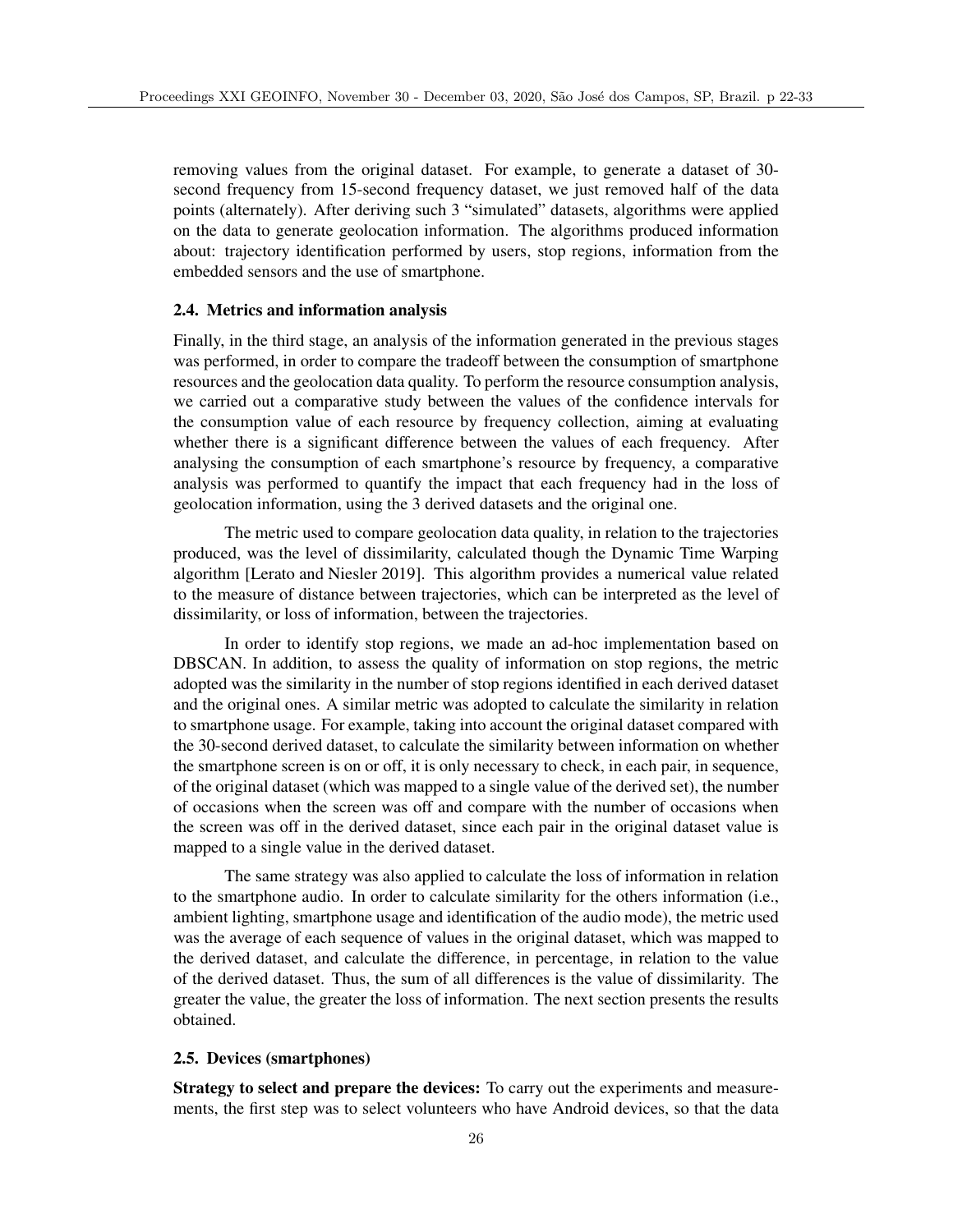capture application could be installed. Most smarphones were Samsung Galaxy Note 3, Motorola Moto G5, Xiaomi Redmi Note 8, among other similar models. The Android versions were between 5.0 and 9.0. We required at least version 5.0 since it allows monitoring the resources consumed by applications individually (some older versions of Android only offered general device consumption). The next step was to install the *My Data Manager*<sup>1</sup> tool on the devices to monitor data consumption by application. Since Android supports the monitoring of CPU usage and energy consumption, no third party software was needed for obtaining this information.

Discussion on the use of different devices: The devices differ both in hardware configurations and in terms of Android versions. We decided to use a diversity of devices with the aim of obtaining a more accurate and generalised simulation of reality, that is, to obtain a greater representation of how the consumption of resources occurs in devices with different characteristics. The use of devices with different characteristics does not pose a risk to the validity of the obtained results, since the consumption information was captured individually by application, that is, the values analysed corresponds only to the resources consumed by the application used to conduct the research. In addition, we have ensured the same set of devices were used in different stages of this research (when different frequencies of collection were adopted). Thus, since the same diversity of devices are encountered in each group (each frequency), it possible to compare the average values obtained in each group, without posing a risk to the validity of the experiment.

# 3. Results and Discussions

By following the methodology discussed above, it was performed a comparative analysis of each resource consumption by collection frequency, which were calculated in terms of confidence intervals. In addition, it was also obtained the comparative analysis of the geolocalised data of the dataset with greater granularity (dataset with frequency time of 15 seconds), with the derived datasets (datasets of 30, 60 and 120 seconds). Finally, it was performed a comparative analysis for proximity sensors and ambient lighting, and for the indicators smartphone usage: whether the screen was locked or unlocked and if the audio was in normal, mute or silent mode.

In Figure 1, it is possible to notice that the data collection with a frequency of 15 seconds had the highest resources consumption. In contrast, the statistical test of the confidence intervals indicated that there were no significant difference in consumption of the resources, among the collection frequencies 30 and 60 seconds, because in all cases their confidence intervals had intersection of values. In other words, this result indicates that using the 60-second collection frequency does not present significant gains in the resources consumption in comparison to collection frequency of 30 seconds. Regarding the collection frequency of 120 seconds, it presented the best performance, that is, lower consumption, for data and battery resources, compared to all other frequencies analysed. However, there was no significant difference for the consumption of CPU compared to the frequencies of 30 and 60 seconds. Thus, it was possible to perceive that, for the consumption of resources, in certain cases, there is no advantages of using collection frequencies with lower collection granularity.

<sup>1</sup>My Data Manager - https://www.mydatamanagerapp.com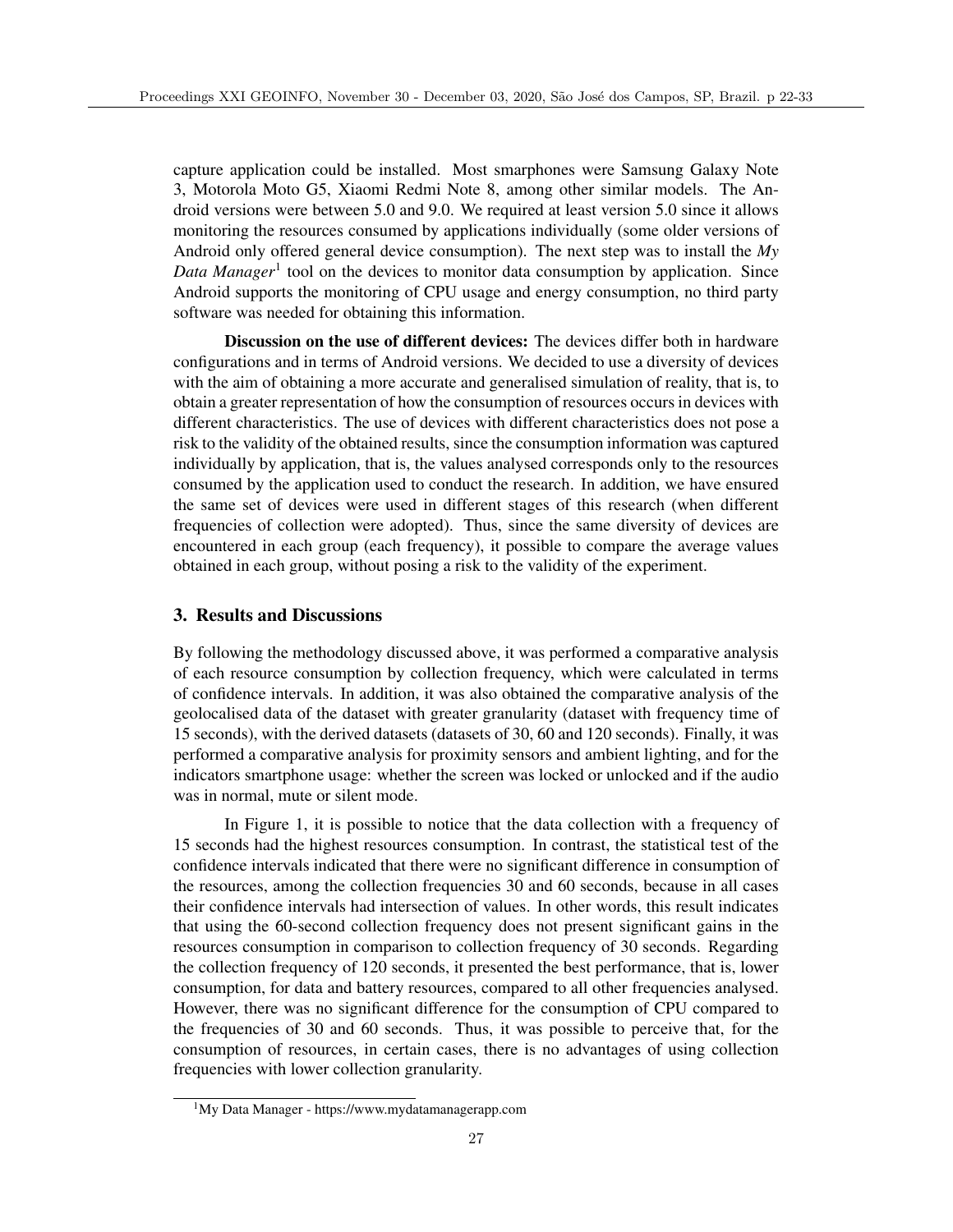

**Figure 1. Charts of confidence intervals for each resource consumption by collection frequency**



**Figure 2. Chart of the number of stop regions identified by the original compared to derived datasets**

In Figure 2, it can be seen the number of stop regions that were identified by each collection frequency. These stop regions took into account a radius of maximum distance of 50 meters, and a minimum time internal of 5 minutes. That is, for a stopping region to be identified, the user could not distance himself more than 50 meters from the region and stay at least 5 minutes in that region. The dataset with collection frequency of 30 seconds managed to capture an average of 90% of all stop regions, while the dataset with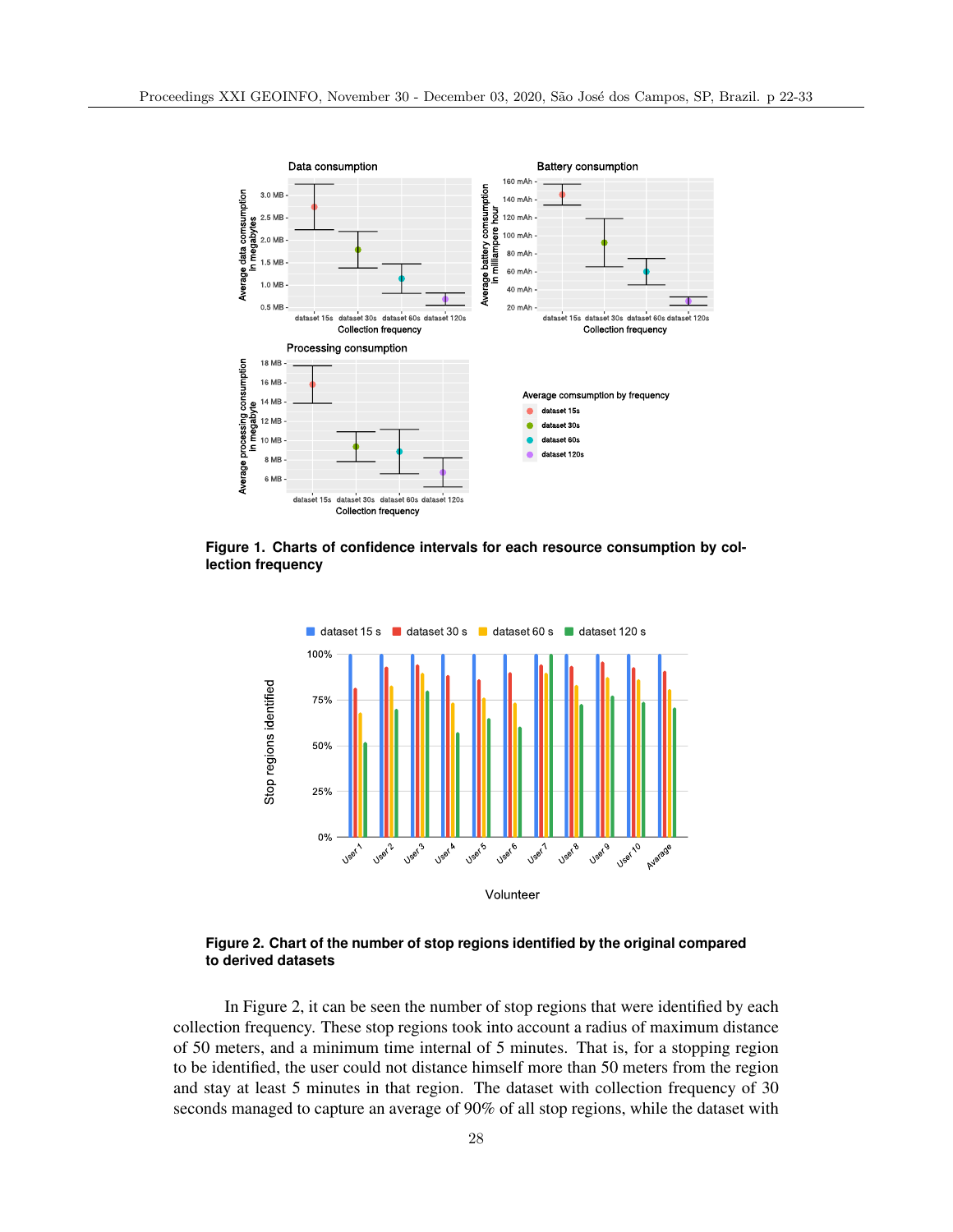

**Figure 3. Graphs of a trajectory produced by dataset with a frequency of 15 seconds, compared to the same trajectory produced by derived datasets**

a frequency of 60 seconds captured on average 80% and the dataset with a frequency of 120 captured only 70% of the stop regions. Hence, we can perceive a gradual increase in the number of stop regions that were not identified by the derived datasets. For the 30-second frequency, a loss of only 10% in the number of stop regions, for some usage scenarios, may not be so problematic. On the other hand, the adoption of a collection frequency of 120 seconds may significantly impact the application or research that relies on that information, given the average loss of 30% in the number of stop regions identified.

The distributions of the number of stop regions that were identified for each participating user are shown in the boxplots of Figure ??. Depending on the movement pattern of each user, a different number of stop regions are identified. The variation was between 100 and 250, users who move more tend to have more stop regions in their trajectories, than users who stay stationary for a long period of time in the same region.

In Figure 3, it is possible to notice the loss of information of the trajectories produced by the derived datasets with collection frequencies of 30, 60 and 120 seconds, compared with the actual trajectory produced by the original dataset with collection frequency of 15 seconds. The loss of information on trajectories for the dataset with a frequency of 60 seconds, compared to the dataset with frequently of 30 seconds, grew by an average of 30%. For the dataset with frequency of 120 seconds, compared to the 30-second dataset, the loss of information grew by an average of 46%, indicating a significant increase in the loss of trajectory information produced by the derived datasets. Besides that, it is worth highlighting that this loss of information was obtained by taking into account only the first 5 days of study, where no volunteers have moved for a long period of time (such as a long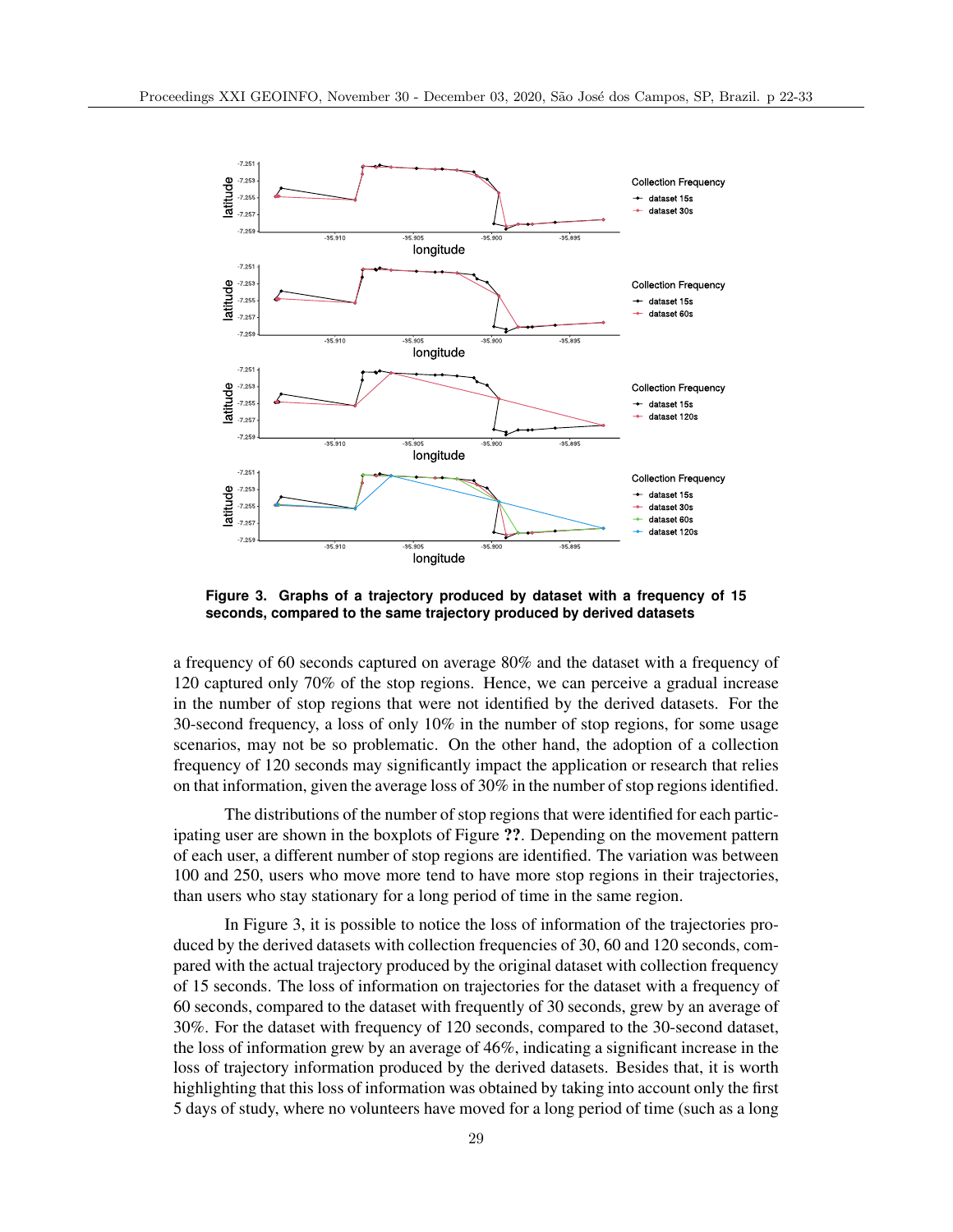

**Figure 4. Average lighting values graph estimated by derived datasets compared to the actual values from the original dataset**

road trip). If longer trajectories had been performed in the period studied, the observed loss of information could be even greater.

The averages values for information produced from the ambient lighting sensor are shown in Figure 4. As it is an indicator with a wide variation in its value over time, the loss of information was significantly large for the derived datasets, compared to the original dataset. This average value information was calculated using the average difference, in percentage, of the value estimated by the derived dataset compared to the actual value of the original dataset. The values obtained from the datasets with a frequency of 30, 60 and 120 seconds were, on average, 80%, 66%, 55% of the original value, respectively, indicating significant loss of information. Furthermore, if we remove the data in moments where the user was sleeping, on which the lighting was practically constant for a long period, the loss of information is even greater. For searches using this type of information, this difference may represent an significant estimate error in the survey. For example, a researcher/developer can try to determine whether the user was in a working environment or not, through the value of lighting, because the Brazilian Standard<sup>2</sup> determines that in offices and other working environments the ideal illuminance values should be from 500 to 1000 lux. Therefore, if data is captured from lighting with a hit rate of just 55% of the real value, the estimated value can easily be outside this range values indicating possibly misleading information, according to that the user would not be in a work environment.

The other sensor captured was the proximity sensor, which captures the distance that the front of the smartphone is from a particular object. In this case, the average inaccuracy of the values produced from the derived datasets was lower, when compared to the inaccuracy produced from the sensor lighting data. This is mainly due to the fact that it has less variation over time. The average of correct answers for collections with a frequency of 30, 60 and 120 seconds were 89%, 83% and 76%, respectively. This data can be important, for example, to determine situations on which the smartphone screen

 $^{2}$ Standard NBR 5413 - Interior Illumination http://ftp.demec.ufpr.br/disciplinas/ TM802/NBR5413.pdf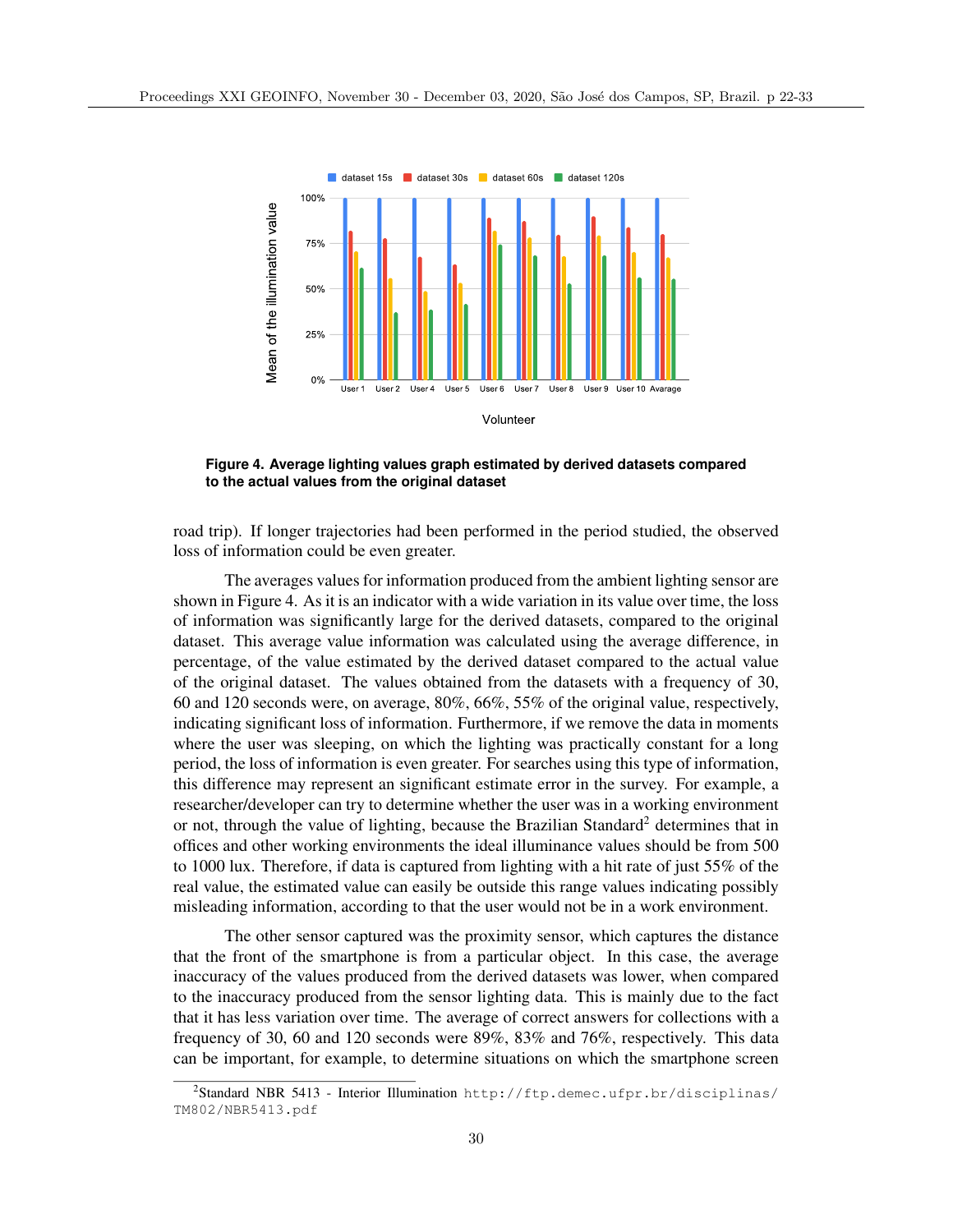

**Figure 5. Graph of the average precision of the identification of the screen on or off**

was close to the user's face, indicating that he could be in a call.



**Figure 6. Graph of the average precision of the identification of the silent audio mode**

Finally, in Figure 5, it is possible to observe the precision in relation to smartphone usage information, that is, if the screen was locked or unlocked. On average, the precision, was very high, for all the derived datasets, usually close to 90%. This is due to the fact that users, in general, leave the screen locked for a period of time longer than 1 or 2 minutes, or use the smartphone, with the screen unlocked, for a long period of time. The other data captured about the use of the smartphone was the audio mode (whether it was in normal, silent or silent mode). Similarly, as shown in Figure 6, the precision was also considerably high, averaging around 95% for all derived datasets. These results demonstrate that the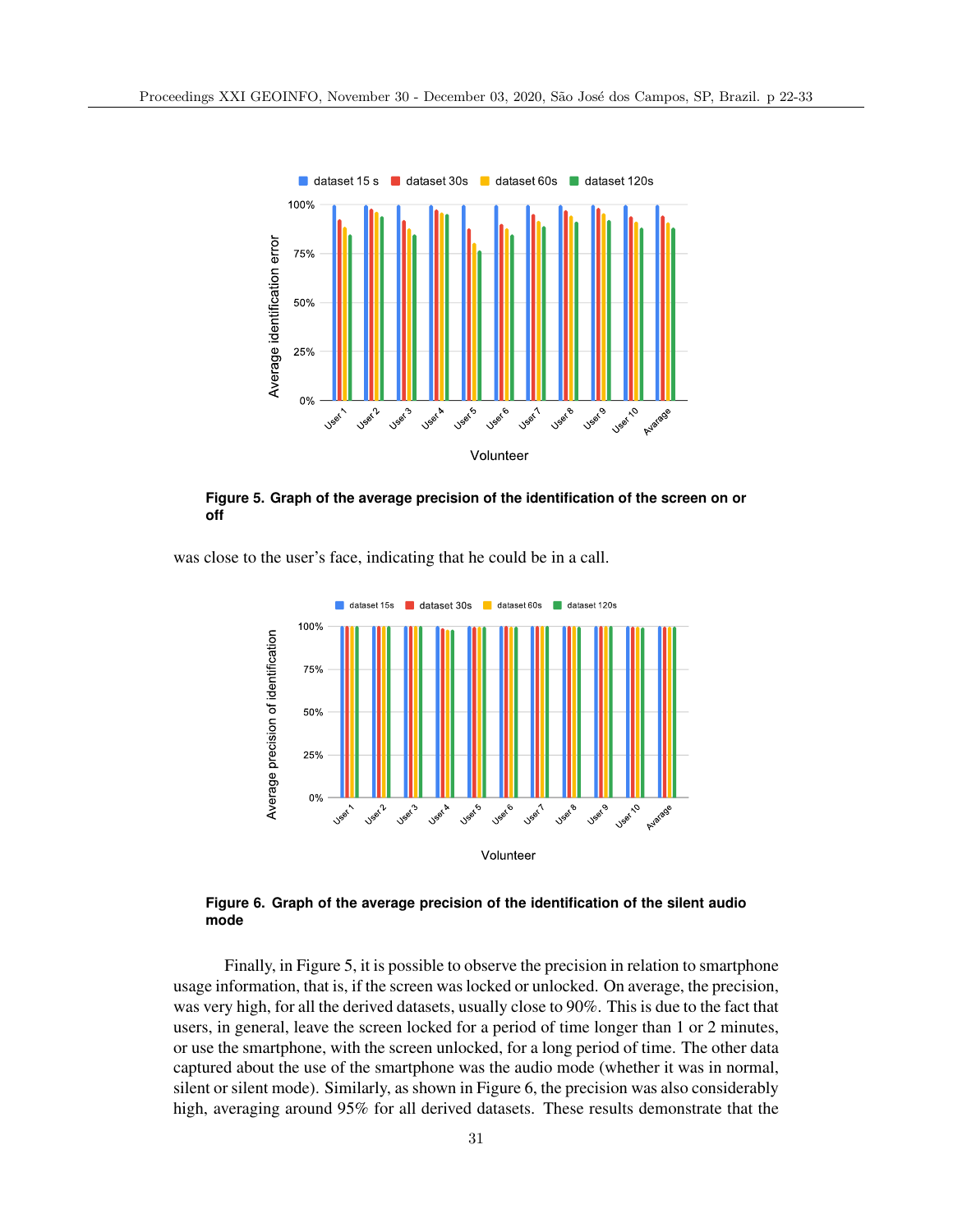frequency of collection has no significant impact on loss of information of smartphone usage.

# 4. Conclusion

The frequency collection of geolocation data can directly impact on the performance of smartphones and also on quality of applications that use these types of data to different needs. The result obtained by the comparative analisys presented in this article is an important artifact to support development teams and researchers in their decisions regarding the frequency collection of geolocation data, so that they maintain user satisfaction without compromise the quality of the captured data.

In this study, it was possible to observe the advantages and disadvantages that each collection frequency presented in comparison to the others. Regarding the consumption of resources, as expected, the frequency with greater granularity (collection frequency of 15 seconds) had the worst performance, that is, the highest cost in the consumption of resources. The 30-second and 60-second frequencies, in turn, showed no significant difference in resource consumption between them. These results indicate that there are no advantage in choosing any one of the two frequencies (in relation to the resource consumption).

The frequency with less granularity of collection (120 seconds) obtained the best performance in relation to battery and data consumption. Nonetheless, it did not show any performance gains in relation to CPU usage, compared to the frequencies of 30 and 60 seconds. From this results, it is possible to see that, regarding the smartphone's resources consumption, in certain situations, there are no advantages in changing between these frequency of collection.

In addition, in relation to the quality of the data produced, it was possible to perceive that, regarding spatial data, the loss of information was considerably large for the frequencies 60 and 120 seconds. For example, the collection frequency of 120 seconds only managed to capture 70% of all stop regions. Moreover, it was possible to notice that, in relation to the information obtained from smartphone's sensors data, such as the lighting sensor, the loss of information was even greater, with hits of just 55% of the reference value. Finally, in relation to smartphone usage data, the loss of information was considerably smaller, showing that there is no great difference in information loss depending on the collection frequency.

In this perspective, the comparative analysis showed that, depending on the situation, a collection frequency may be more indicated than another. For example, in scenarios where one needs spatial data or sensor data, but does not need a smartphone's low resource consumption, the use a frequency with a 15-second collection would be the most adequate to obtain the data with higher quality and better precision. On the other hand, in scenarios where just smartphone usage data are needed, the adoption of frequencies with less granularity would not significantly impact the quality of data, therefore being a good alternative for decrease the cost of resource consumption. In general, the 30-second collection frequency was the one that obtained the best tradeoff between the frequencies analysed, as it presented a reasonable performance in resource consumption (similar to consumption with a frequency of 60 seconds), while obtaining a considerably better performance in relation to the quality of the information produced from data (when compared